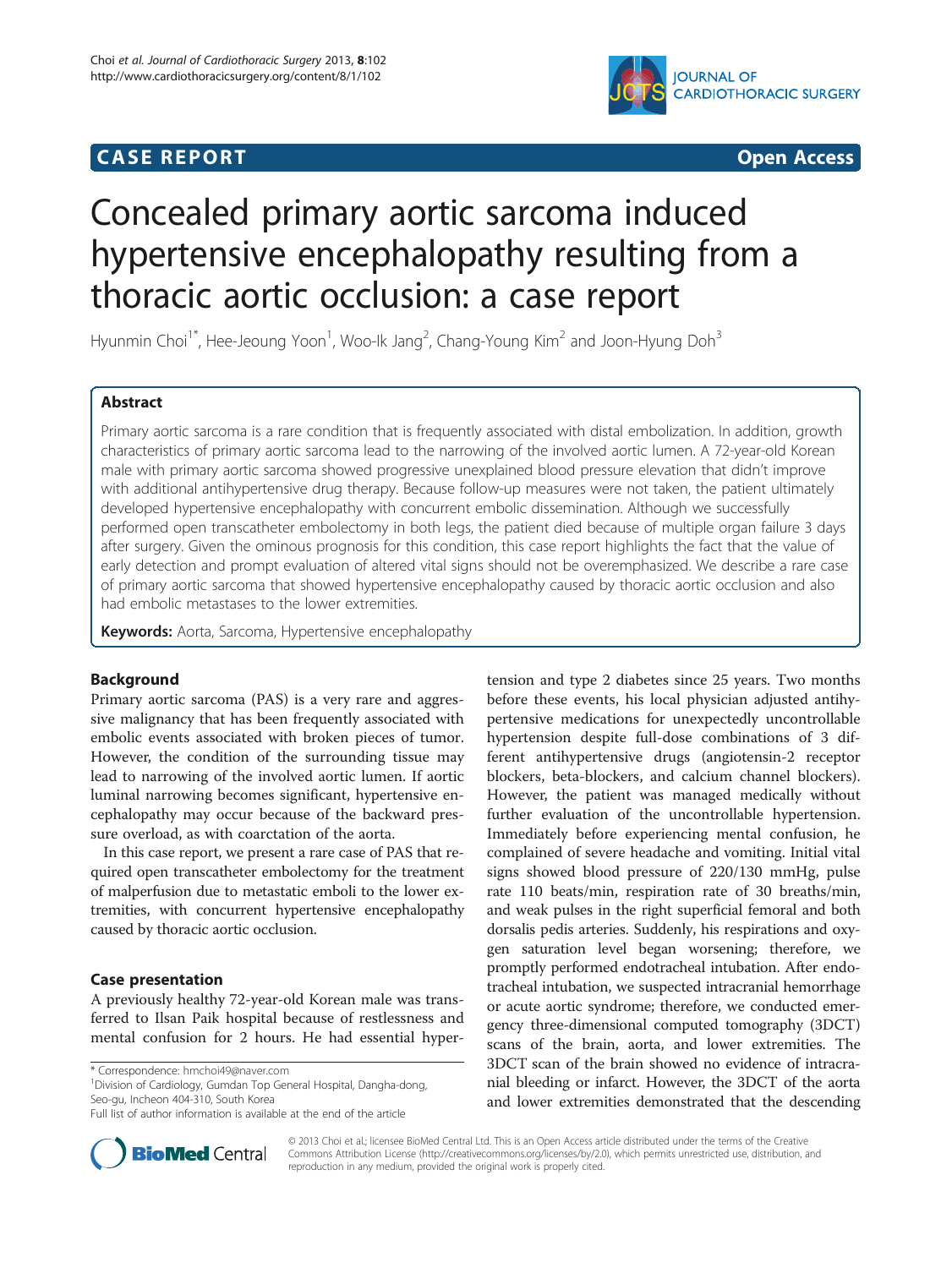thoracic aorta was almost totally occluded by intraluminal masses resembling mural thrombus (Figure 1A). Additionally, total occlusion of the right common iliac artery and left superficial femoral artery were noted in 3DCT scans of the lower extremities (Figure 1B). Both renal arteries were maintaining patency without any filling defect. Moreover, several enlarged peribronchial lymph nodes and large pleural effusions were also detected. The intraluminal masses resembling mural thrombus were characterized as having a homogenous and lobulated softtissue density. These characteristic findings strongly suggested a primary aortic neoplasm as opposed to mural thrombus. We attributed the patient's symptoms to a descending thoracic aortic tumor, with hypertensive encephalopathy induced by backward blood pressure overload and secondary embolization of the lower extremities.

First, we planned to perform an open transcatheter embolectomy of the totally occluded right common iliac and left superficial femoral arteries as well as left axillofemoral arterial bypass surgery. Open surgical transcatheter embolectomy was done by using a Fogarty catheter via both superficial and deep femoral arteries to restore blood flow to both lower extremities. Two long rod-shaped masses (right mass,  $373 \times 18$  mm; left mass,  $157 \times 17$  mm) were extracted from the femoral arteriotomy sites (Figure [2](#page-2-0)A and B). Both embolic masses consisted of irregular gray soft tissue and red thrombus. The embolic mass was sent for pathological analysis. However, we left the thoracic aortic mass untouched, and 40 mg of enoxaparin sodium was administered

subcutaneously because the patient's vital signs were very unstable.

Dorsalis pedis arterial pulsations and vascular Doppler flow signals were both restored immediately after arteriotomy closure. However, 1 day after the operation, the patient's vital signs and the degree of metabolic acidosis worsened. We tried to correct the patient's vital signs and metabolic acidosis but he could not endure the treatment. Subsequently, the patient died of multiple organ failure, 3 days after open surgery. At post-mortem , the embolic mass was positive for vimentin and negative for CD 34 (Figure [2](#page-2-0)C) on immunohistochemical staining. This histopathologic report confirmed the diagnosis of intimal-type PAS.

## **Discussion**

PAS is a very rare tumor. Most cases of PAS more frequently may involve the descending thoracic or abdominal aorta than the aortic arch [\[1\]](#page-3-0). PAS have been divided into intimal and mural types. Of the 2 types, the intimal type is more aggressive and tends to spread extensively along the aortic lumen.

The initial presentation symptoms are diverse and nonspecific, varying according to the individual tumor's growth and invasion patterns. The most common symptoms are ischemic embolic events that involve the lower extremities, intestinal, or renal arteries and which require emergency surgical treatment [[2\]](#page-3-0). The intimal type of aortic sarcoma forms protruding intraluminal masses



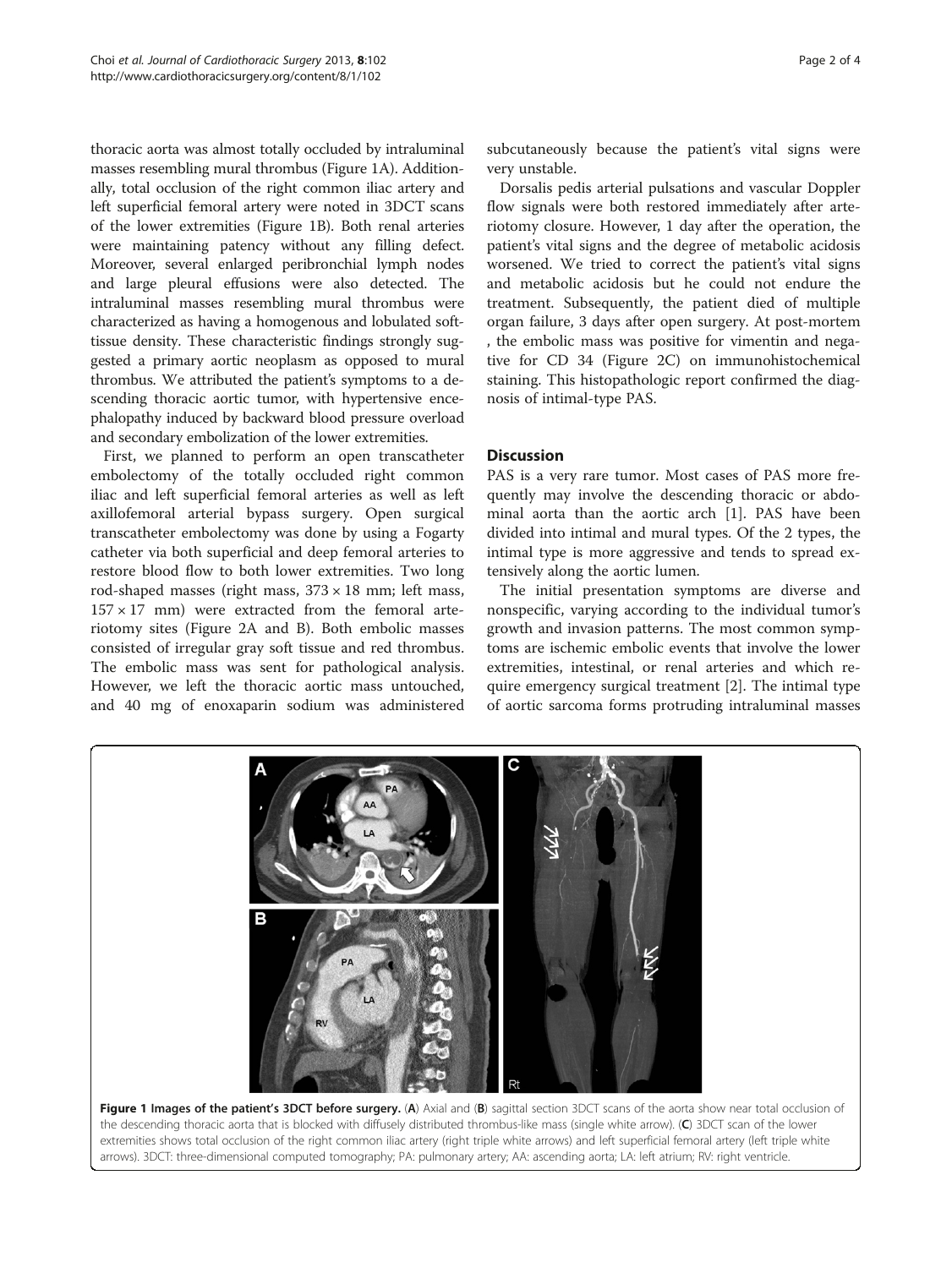<span id="page-2-0"></span>

that can lead to embolic dissemination through the bloodstream [\[1](#page-3-0)].

Antemortem diagnosis of the aortic sarcoma is very difficult, because the presenting symptoms may be too vague to allow the physician to seize the opportunity for treatment [[3](#page-3-0)]. Our case would have masked as ordinary hypertensive encephalopathy, if weak pulses in the bilateral lower extremities would not have been detected. Hypertensive encephalopathy could have been caused by tumor embolization of the renal arteries [[4\]](#page-3-0); however, in our patient, both renal arteries were intact. Therefore, we propose that the mechanism of the hypertensive encephalopathy was narrowing of the involved thoracic aorta, which triggered the backward flow blood before the obstructed segment, resulting in elevated blood pressure.

In most of the reported cases, surgical treatment was performed despite this condition being advanced and incurable. In the absence of distant metastasis, radical surgical resection and graft interposition is the optimal treatment scenario. Although chemotherapy or radiation therapy can be utilized in advanced or metastatic conditions, there is little evidence of therapeutic benefit from chemotherapy or radiation therapy [[5\]](#page-3-0). PAS in our case was diagnosed at a later stage; therefore, we were probably could not save our patient. This case underlines how an active approach to the patient who shows sudden uncontrolled blood pressure is needed for detection of any hidden disease. Although 3DCT or magnetic resonance imaging of the heart and aorta are generally available in many cardiac centers, not all physicians routinely recommend these modalities for evaluation of secondary hypertension. We recommend that careful investigation and accurate imaging modalities should be considered to search for the unexplained cause of sudden elevation of blood pressure in patients with primary hypertension.

## **Conclusions**

We reported a rare case of PAS that resulted in hypertensive encephalopathy due to an obstructed thoracic aorta. If an unexplained blood pressure elevation occurs in patients with primary hypertension despite active medical therapy, a multilateral evaluation for secondary disease should be performed. In this way, we may acquire important clues for the early detection and proper management of concealed diseases such as PAS.

## Consent

Written informed consent was obtained from the patient's family for publication of this report and any accompanying images.